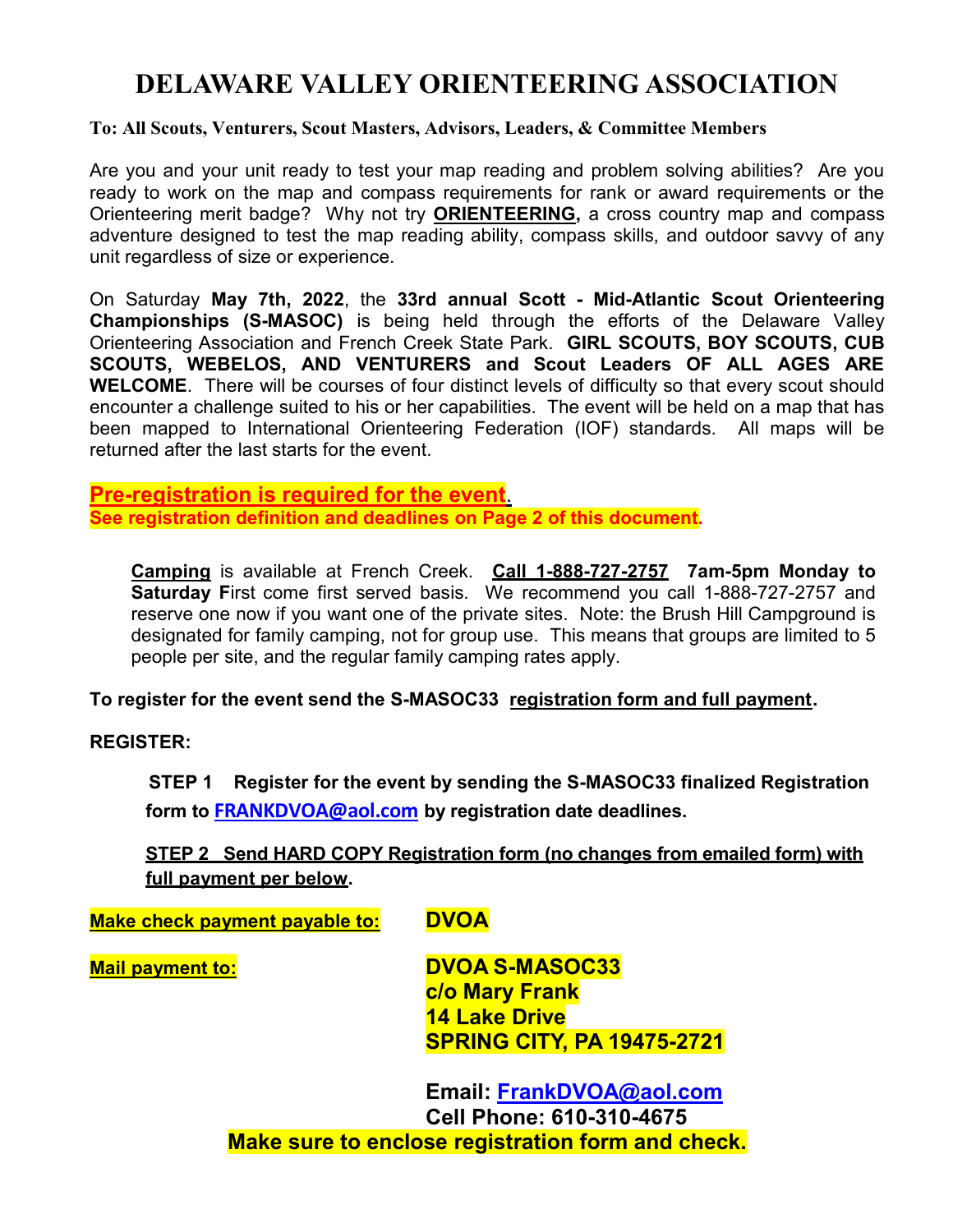# DVOA'S S-MASOC33 Team is looking forward to seeing you all in the woods at French Creek State Park Saturday May 7th, 2022!

Email: Orienteer7@aol.com

Mark Frank Mary Frank Ed Scott Event Director 2020 Registrar Event Director Emeritus Course Setter **Email: FrankDVOA@aol.com** 

KEY DATES: Registration Opens – February 1, 2022

ASAP .................... If Camping then secure a camping permit at French Creek if you desire a separate campsite for your troop. You probably will want to use group tenting sites, not general family camping sites. These are obtained by calling 1-888-727-2757. Note: Camping registration is not done through French Creek State Park.

### REGISTRATION DEADLINES:

Registration is defined as DVOA having received registration forms and payment. DVOA cannot control the mail. First fully received first registered.

Friday March 25<sup>th</sup> Registration received by this email date will be included in Patch Order

Monday April  $4^{\text{th}}$  Registration received by this email date pay \$8.00 per participant fee. -> NO PATCH

Friday April 15<sup>th</sup> Registrations received by email after April  $4<sup>th</sup>$  and on or before this date pay \$12 per participant fee. - > NO PATCH

12 AM ET Saturday April 16th -Registration is closed

 Registrations received after this date will be returned unless communication with the registrar Mary Frank 610-310-4675 has been completed by phone and a return email authorization from Mary to accept the entry has been received. (Bring this authorization email with you to registration on day of event

DVOA: Founded in 1967

Office: 14 Lake Drive, Spring City, PA 19475 Contact: Mary Frank Phone: 610.792.0502 Email: frankdvoa@aol.com Member: OUSA (Orienteering USA – National Governing Body of Orienteering in the U.S. and USOC Group "C" Member) OUSA is a member of the IOF (International Orienteering Federation)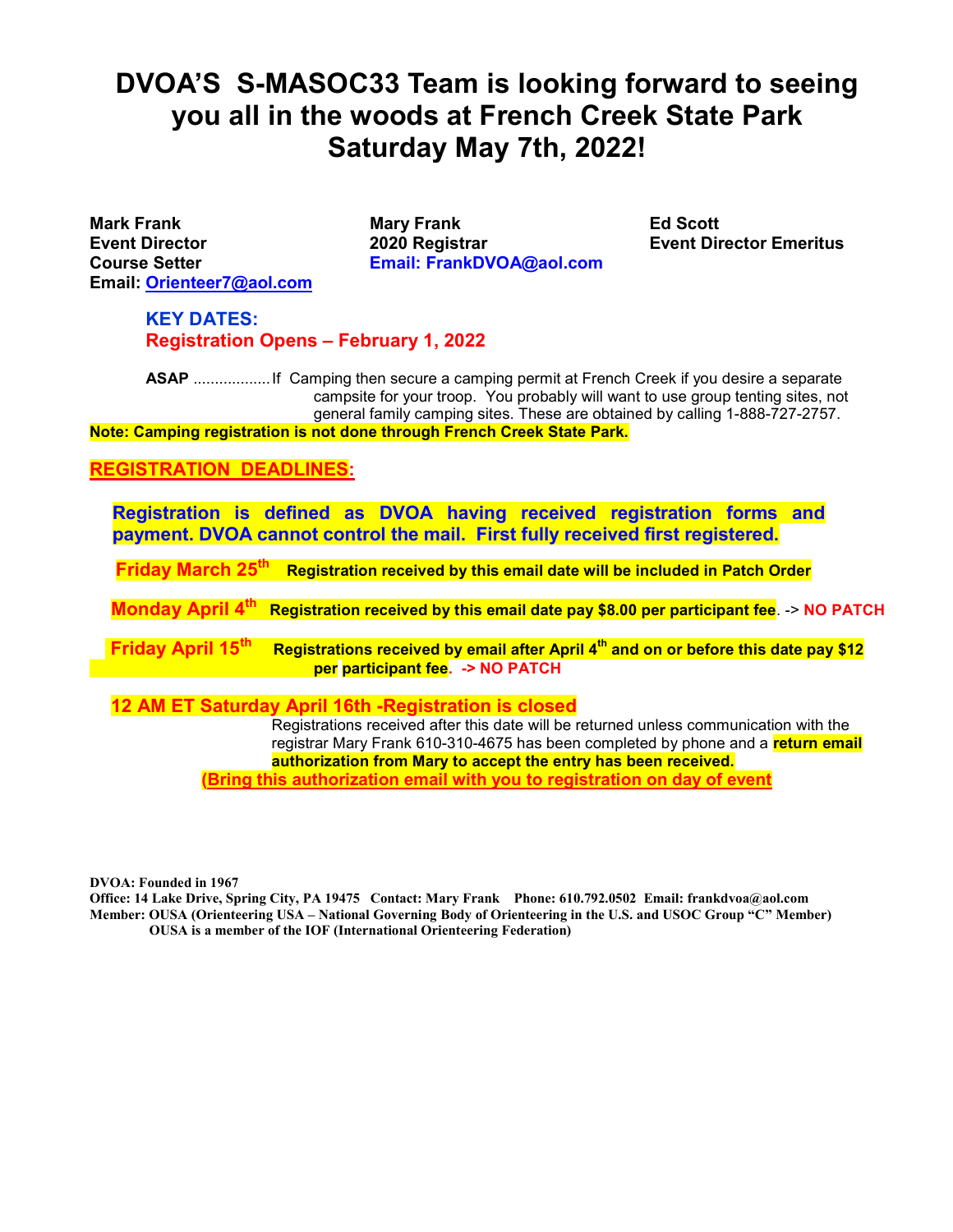## READ BEFORE YOU REGISTER

## COVID-19 S-MASOC EVENT CHANGES

- DVOA will not be coordinating camping with Scouts and French Creek State Park.
- DVOA will not be hosting the afternoon mass start Score event.
- DVOA will supply each competing scout/leader with a map. (previously one map per group) One epunch per group/individual
- No additions or course changes can be made after 4/15/22 late registration deadline.
- Start time list will be issued prior to the event by email to all participating troops.
- Registration is accepted only when registration form and funds have been received.
- Troops will be notified by email if registration is accepted (form and funds received)
- Packet pick-up will begin at 8:45 am and should be done by only one scout leader.
- There will be no group general instructions prior to the event.
- Face masks will be required by everyone at registration, start, and finish. Optional on course.
- Social distancing should be observed when possible.
- Port-O-Johns will be offered but will not be cleaned during the event.
- Extended starts are expected to begin at 9:30am and run through 1pm each day.
- DVOA will not supply refreshments before or after event and no water on the courses.
- There will be no award ceremony. Results will be issued by email after the event.
- $\bullet$  1<sup>st</sup> through 3<sup>rd</sup> place awards will be noted in the results. Awards will not be mailed but can be picked-up at the DVOA's office or by coordinating pick-up at a future DVOA event.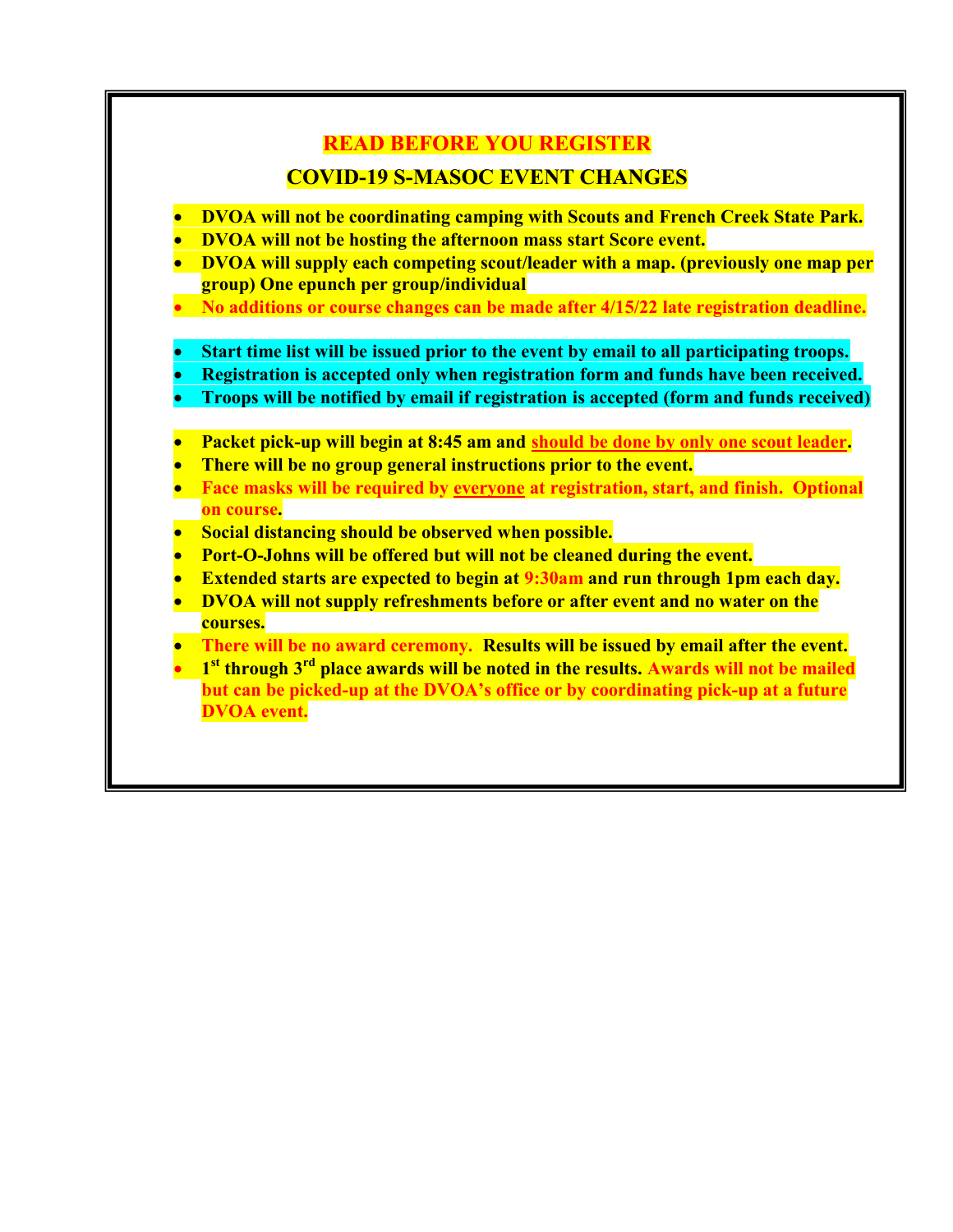# THE 33<sup>rd</sup> ANNUAL SCOTT MID-ATLANTIC SCOUT ORIENTEERING CHAMPIONSHIPS

Saturday MAY 7th, 2022

This data is available at http://scoutorienteering.com or through the event link on DVOA's site at www.dvoa.org

Categories: Scouts will compete with other scouts of the same rank. Four courses will be offered.

- Course 1 Cub Scout Dens, Webelo Dens, Brownie groups. Dens and Brownies can participate in groups of 2 or more with an adult advisor who should follow his or her group, not lead it. (OUSA-White course)
- Course 2 Girl Scout Juniors and Boy Scouts (New Scouts & Tenderfoot Scouts) will do this course. Scouts run in pairs without adults. Scouts on this course with adults will be listed as "NC", i.e. noncompetitive and not eligible for awards. (OUSA-White course)
- Course 3 Second Class and/or First Class Boys with no adults; Girl Scout Cadets can have an adult trailing, but not communicating with the girls except in case of emergency or injury. All compete in pairs (OUSA- Long White course).
- Course 4 Star, Life, and/or Eagle Boy Scouts; younger Venturers; Girl Seniors: all compete in pairs. (OUSA Yellow course)
- Course 5 Older Venturers who compete in pairs and Leaders. This course is separate from course 4. Leaders may also compete on this course in groups or alone. Leaders should also pre-register to compete, pay the applicable participant fee, and may receive a patch for early registration. Leader will be eligible for awards.. (OUSA Yellow course)

### Course 6 Advanced Scout (OUSA Orange Course)

#### Course 7 Advanced Adult/Leader (OUSA Brown Course)

Advanced, experienced orienteers of any rank: Scout, Venturer, or Scouter<mark>, participate alone</mark> on a typical OUSA Advance course. Scouts, Venturers and all Leaders need to be skilled enough to compete alone to be eligible for awards on these courses. Registrations we receive showing pairs of youth on these courses will be split up and assigned separate start times. Leaders in pairs will not be eligible for awards. The start interval on these courses is usually 5 minutes, so very little "following" is possible.

### There is no charge for leaders that are not going out on a course

#### PLEASE BE SURE TO REGISTER YOUR YOUTH ON THE PROPER COURSE. IT IS EMBARRASSING AND CONFUSING AT AWARDS TIME TO FIND YOUTH THAT HAVE COMPETED ON A COURSE DESIGNED FOR YOUNGER AND LESS EXPERIENCED COMPETITION.

#### Registration Information:

- $\checkmark$  All participants must be pre-registered and prepaid.
- $\checkmark$  Free event patches are guaranteed for "Registered" by Friday March 25, 2022.
- $\checkmark$  The cost of the event is \$8.00/youth or participating leader with registrations received by email on or before Monday April 4<sup>th</sup>, 2022.
- $\checkmark$  The cost for registrations received by email after April 4th and on or prior to Friday April 15<sup>th</sup> is \$12.00 per participant.
- $\checkmark$  If you missed the late registration deadline of Friday April 15<sup>th</sup> call Mary Frank 610-310-4675 before mailing payment and form. If you mail without calling and receiving a response your check will not be cashed and there will be no maps or start times available on event day for your group.
- $\checkmark$  Each Troop may have one three-person team per course to allow for odd numbers.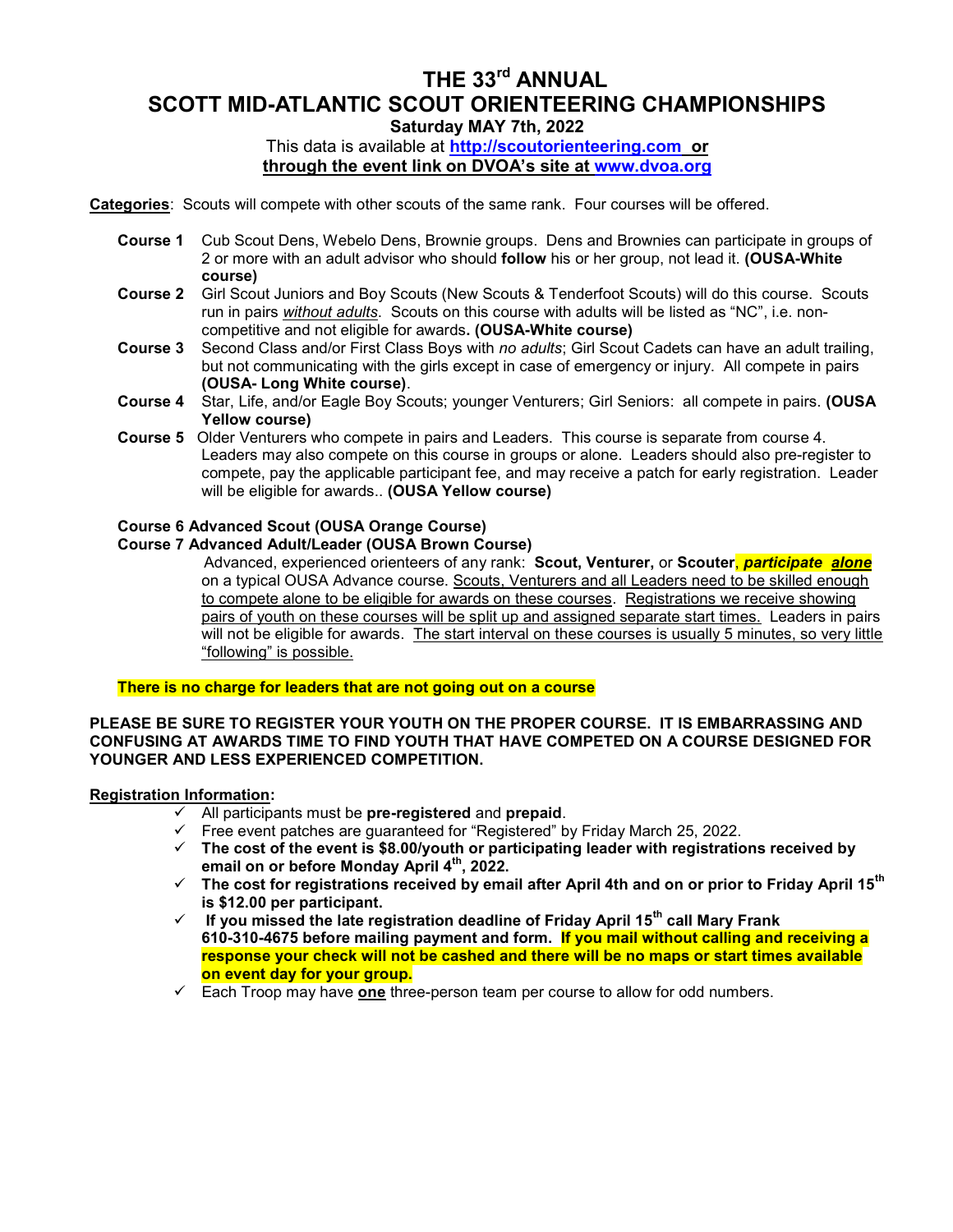### Timeline on the day of the event:

- $\checkmark$  Access gates open at approximately 8 am to pool area of park.
- $\checkmark$  Registration opens at 8:45 am
- $\checkmark$  There will be no general beginner instruction prior to the event.
- $\checkmark$  The start times of each individual team on their course will be determined by the entry date of their troop and noted with the packet picked up at registration. Start times will also be emailed to troop.
- $\checkmark$  First starts times will begin at 9:30 AM and go until about 1pm. (social distancing)
- $\checkmark$  All participants and supporting leaders must wear masks at registration, start and finish.
- $\checkmark$  There will be no award ceremony.
- $\checkmark$  Results will be emailed a few days after the event.
- $\checkmark$  Awards can be picked up at DVOA office or at a future DVOA event.

**START TIMES:** are assigned in the order the entry is fully received.

**AWARDS:** Awards will be made to the best 1st through  $3<sup>rd</sup>$  place teams on each cross-country course.

REGISTRATION: In order to help in our advance planning, we are asking for only the number of teams prior to the event. Pre-register using the mail-in form provided. Show the number indicating the number of girls/boys on that team ( 2 or if necessary 3). Only one team of 3 per course is allowed. Don't forget to tell us if you are a BSA-B, BSA-G, Crew, or GSUSA unit by putting them as a prefix to your troop number in the form.

**AT THE ON-SITE REGISTRATION PACKET PICKUP:** You will receive start "ticket" envelopes with unit information and start times listed. This envelope will include an electronic device that will be used to record each control visited. Each epunch device has a serial number and this is assigned to the participating group. Participants should neatly print their names to the back of the "ticket" and must bring to the start at their designated start time on the ticket. Those reporting to the start without their ticket will not be started.

Each epunch device has a string with a loop attached that should be worn around the wrist to avoid losing the device. These epunches must be returned at the finish at the end of the morning's competition. Loss of an epunch will cost the participating group's troop an additional \$60 per unit. Note: In the 3 years since DVOA fully adopted epunching we have not lost an epunch. If your troop has unused Epunches in your packet please have a leader return these to the Finish area before the end of the event.

### TWO UNIT REGISTRATIONS: Often two types of units are registered together such as a Webelo den and a Boy Scout troop, or Girl Scout Troop of Cadets and Juniors, etc. Please use separate registration forms.

START: Participating groups should be at the start line at least 10 minutes prior to their assigned start time. Walk to the start from registration will be less than 10 minutes. We can't easily assign new start times as start times will be filled allowing for social distancing. Please add your youth's name(s) to their start ticket (envelope) stub for awards purposes. Do not make any other changes to the ticket unless they have been cleared at registration. Competing adults leaders should indicate "Male" or "Female" on their start ticket for awards.

PAYMENT: Checks can be made payable to "DVOA" or "Delaware Valley Orienteering Association".

**BEHAVIOR:** The Delaware Valley Orienteering Association is responsible for providing good courses, accurate maps, and fair competition. Leaders are responsible for proper discipline of their youth. Participants must not remove any of the control markers or punching devices (manual or electronic) before, during or after the event. Participants should in no way hamper the completion of any course participant. Removal or destruction of event equipment or actions which hamper the completion of a course is unfair to other units and will result in the full disqualification of the offending unit's participating teams. A unit disqualification means forfeiture of all eligible awards for that unit.

Leaders should make this point absolutely clear to all participants before traveling to the event.

PARKING AREA: There are signs within the park directing you to the parking and registration area. The signs are orange and white with black arrows. The direction markers will start at both main park entrances on PA Route 345. There is plenty of parking for buses and cars within a minute or two of registration. Please space out appropriately.



REFUNDS: Because the courses are preprinted on the maps, we cannot refund any registrations, however, if you have teams that did not attend, be sure to pick up their maps after 2pm at the registration area.

EQUIPMENT to BRING WITH YOU: Each team or individual participant should have a compass for the event. A pen or pencil to write participants names on the start ticket(epunch envelope).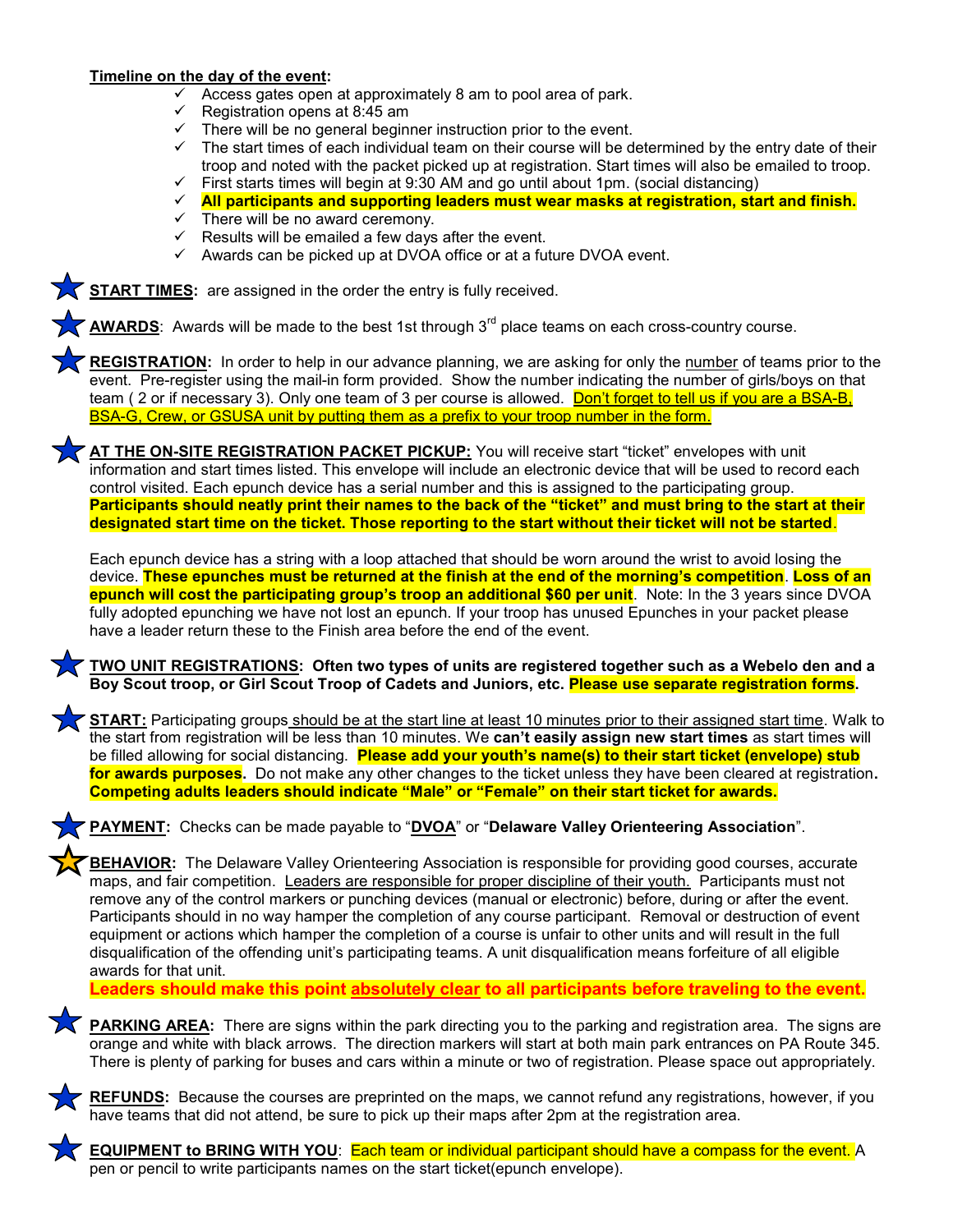QUESTIONS? You may email the registrar Mary Frank at frankdvoa@aol.com, **but please read this document** first. All of the frequently asked questions are answered here. Remember DVOA is in charge of the Orienteering. Questions regarding other activities and facilities (except camping) at the park should be directed to the park.



Electronic Equipment by Participants: The use of Electronic equipment (i.e.cell phones)for communicating with a group still on their course should be done only after they are unable to continue and have withdrawn from the competition. Use of electronic communications with groups on the course is grounds for disqualification except in the case of an emergency or withdrawal from course competition. There is minimal cell reception at FCSP.

WE GO RAIN OR SHINE ! The maps are in plastic bags; the scouts should dress for the weather. There are no pavilions so troops should bring their own pop-up tents if weather conditions require overhead cover.

## REGISTRATION & PLANNING TIMELINE:

Registration Opens February 1, 2022. (DVOA cannot control mail delivery) A participation limit of 500 to allow for social distancing has been set by DVOA Registration and payment receipt will decide whether a troop gets accepted.

ASAP .Secure a camping permit at French Creek if you desire a separate campsite for your troop. You probably will want to use group tenting sites, not general family camping sites. These are obtained by calling 1-888-727-2757. They are not done through the park.

 Friday March 25 Paid registrations received at DVOA registration address will pay \$8/participant and receive an S-MASOC33 patch.

Monday **March 28th** Patch order is placed.

MONDAY April 4 Paid Registration received by email at FRANKDVOA@aol.com will pay \$8/participant but will not receive an event patch. Patch deadline is 3/25/22.

Friday **April 15th Paid registration received by email at FRANKDVOA@aol.com between** Tuesday April 5 and Friday April 15<sup>th</sup> pay \$12/participant. No Patch. DVOA reserves the right to return registrations received after April 15<sup>th,</sup> 2022.

12 AM ET Saturday April 16th -Registration is closed

 Registrations received on or after this date will be returned unless communication with the registrar has been completed by phoning 610-310-4675 and a return email authorization to accept the entry has been given by the registrar. (Bring this authorization email with you to registration on day of event.)

PLEASE NOTE: We have been using electronic "Epunches" on all courses since 2018. To do so requires final numbers a few weeks prior to the event so that additional competitor epunch devices can be made available and delivered to Event personnel in time for the event. We believe this method of timing is more accurate and expedites results.